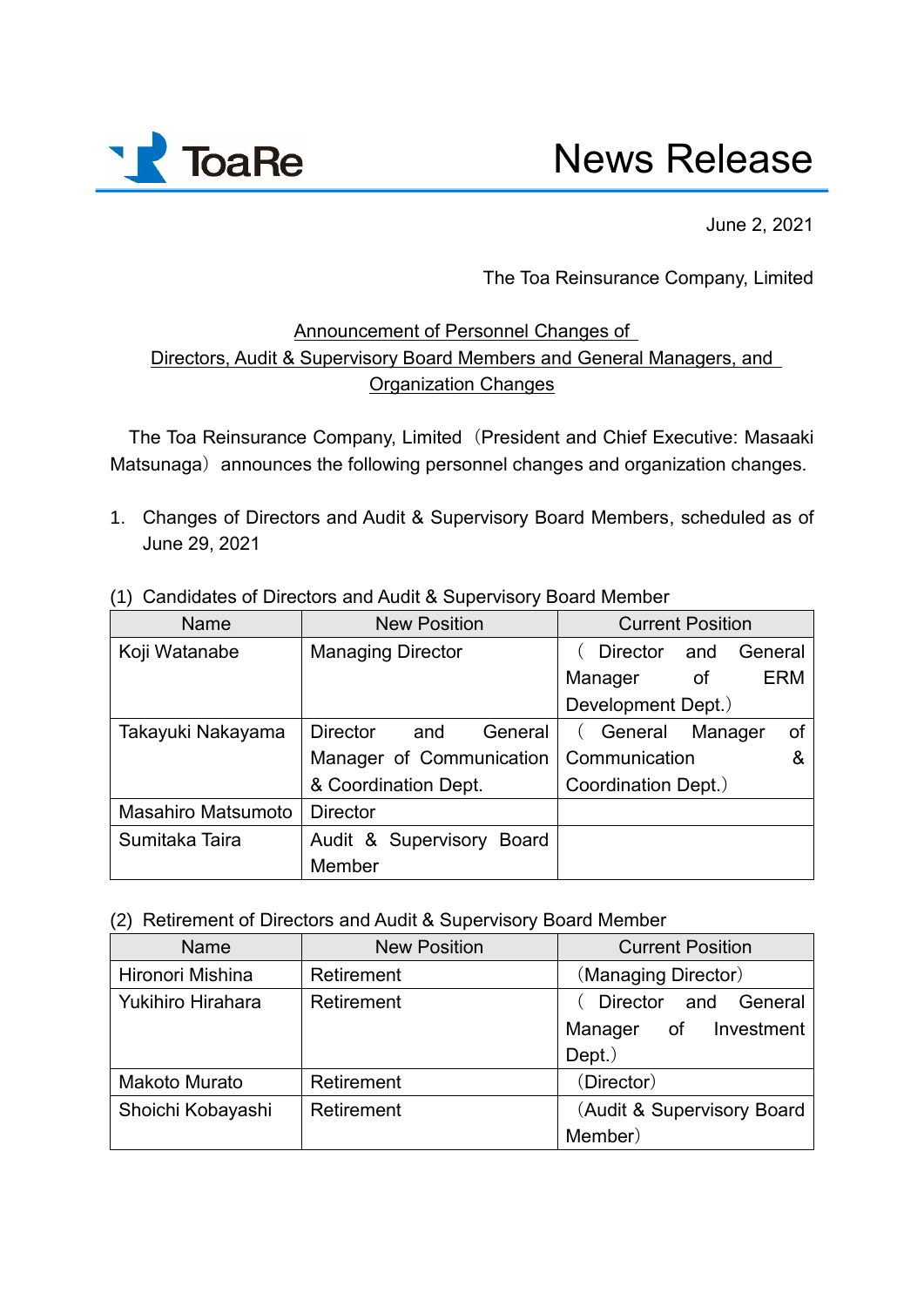2. Appointment of General Managers, scheduled as of June 29, 2021

| Name              | <b>New Position</b>         | <b>Current Position</b>       |
|-------------------|-----------------------------|-------------------------------|
| Hironori Ashikawa | of<br>General<br>Manager    | General<br>Manager<br>of      |
|                   | Management Planning Dept.   | &<br>Underwriting<br>Planning |
|                   | and Senior Manager of ERM   | Dept. and Senior Manager of   |
|                   | Development Dept.           | ERM Development Dept.)        |
| Masachika Inoue   | General Manager of ERM      | General<br>Manager<br>of      |
|                   | Development Dept.           | Management Planning Dept.     |
|                   |                             | and Senior Manager of ERM     |
|                   |                             | Development Dept.)            |
| Yoshimitsu Mizui  | of<br>General<br>Manager    | (Head of Strategy<br>and      |
|                   | Underwriting<br>& Planning  | Reinsurance of The Toa 21st   |
|                   | Dept. and Senior Manager of | Reinsurance<br>Century<br>Co. |
|                   | ERM<br>Development<br>Dept. | $Ltd.$ )                      |
|                   | (Note)                      |                               |
| Takashi Nomura    | of<br>General<br>Manager    | (Senior<br>Manager<br>οf      |
|                   | Investment Dept.            | Investment Dept.)             |

Note:On or after July 1, 2021, General Manager of Non-Life Planning Dept. and Senior Manager of ERM Development Dept.

- 3. Organization Changes and Appointment of General Managers, scheduled as of July 1, 2021
- (1) Organization Changes
	- Regarding Non-Life departments, Underwriting & Planning Dept., Client Service Dept. 1, and International Dept. are dissolved, and then Non-Life Planning Dept., Non-Life Underwriting Dept. 1, and Non-Life Underwriting Dept. 2 are newly established.
	- Regarding Life departments, Life Underwriting & Planning Dept. and Client Service Dept. 2 are dissolved, and then Life Planning Dept. and Life Underwriting Dept. are newly established.

| Name            | <b>New Position</b> |     |         | <b>Current Position</b>                                                      |
|-----------------|---------------------|-----|---------|------------------------------------------------------------------------------|
| Takeshi Shibata | <b>Director</b>     | and | General | Director and General                                                         |
|                 | Dept.               |     |         | Manager of Life Planning   Manager of Life Underwriting<br>& Planning Dept.) |

## (2) Appointment of General Managers